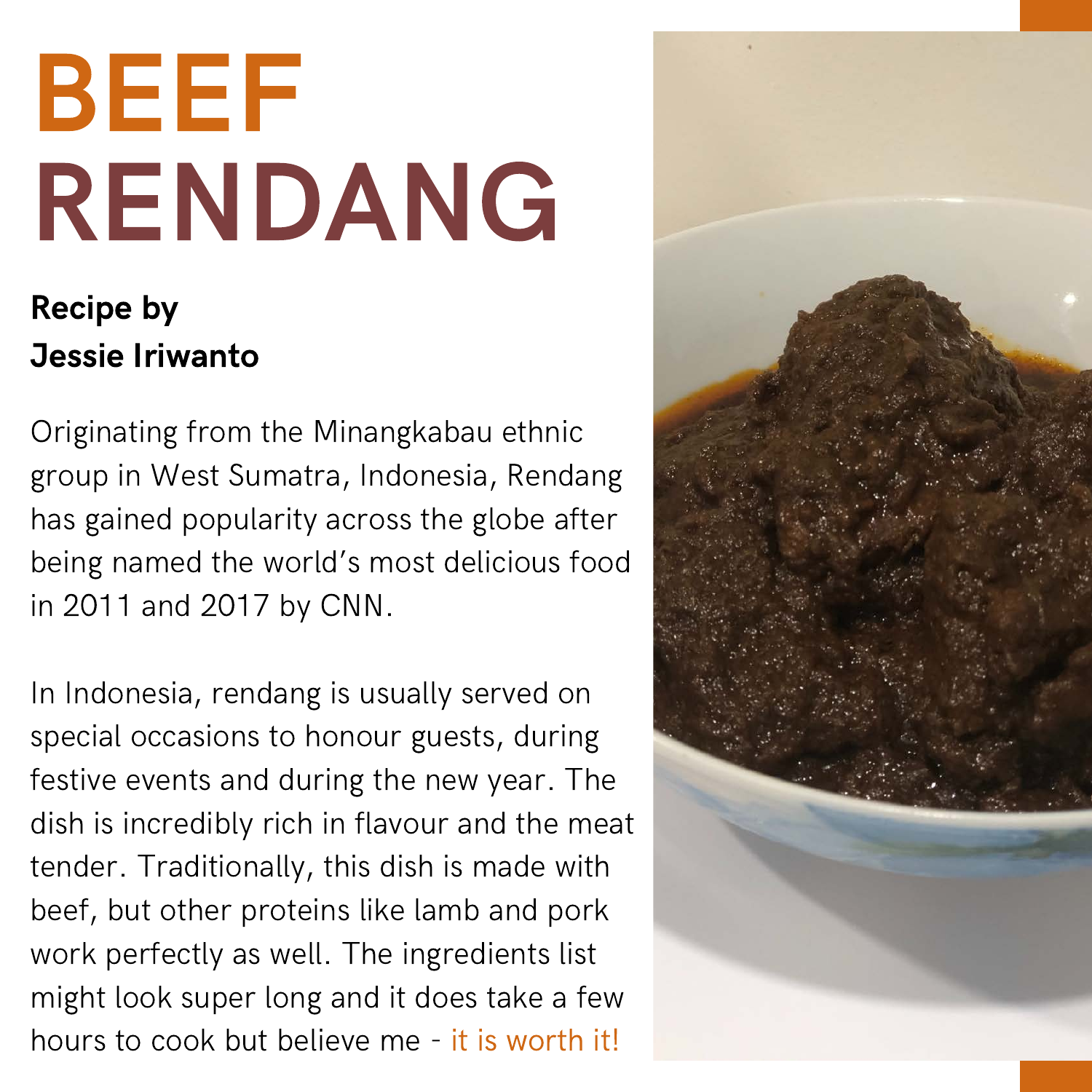# ingredients

#### For Paste:

- 6 cloves of garlic
- 6 shallots
- 2 red peppers
- 5 candlenuts
- 3 spicy Thai chillies (optional)
- 3 cm ginger
- 80 ml coconut oil

#### Additional items:

- 1 stick of lemongrass (divide into 3 and bruise to release fragrance)
- 2 star anise
- 5 kefir lime leaves
- 1 pandan leaf or screwpine leaf  $\bullet$
- 3 bay leaves
- 600 gr meat of choice (beef or any type of stew meat like lamb or pork)
- 500 ml broth
- 500 ml coconut milk
- 2 tsp salt
- 2 tsp sugar



For Dry Rub:

- 2 tbsp coriander
- 2 tsp white pepper
- 2 tsp cumin
- 1/4 tsp cinnamon
- 1 tsp nutmeg
- 1 tsp ground clove
- 1 tsp chilli powder
- 1 tsp cardamom
- 1 tsp galangal powder
- 1 tsp turmeric powder



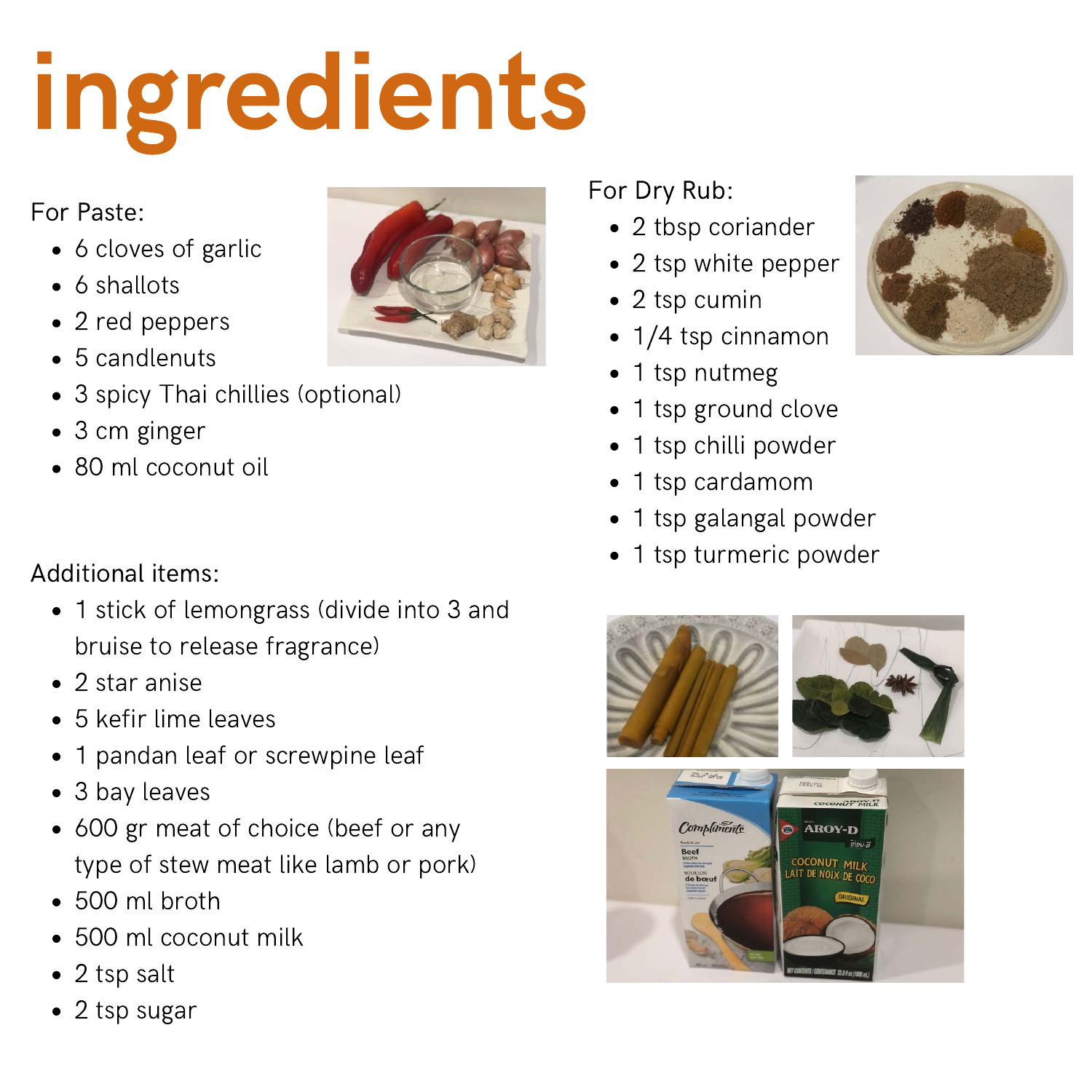## directions

- 1. Cut meat into 3 cm cubes and season with the dry rub ingredients. Set aside for at least one hour
- Make the paste. Put all paste ingredients in a blender and blend 2. until smooth and fine.
- 3. Pour the paste into a wok or pan and add the lemongrass, kefir leaves, pandan leaf, and bay leaves. Cook on medium heat.
- 4. Stir frequently and cook the paste until oil separates and seasonings are dry.
- 5. Pour the meat into the pan, mix and fry for about 5 minutes.
- Add the remaining ingredients: broth, coconut milk, salt, and 6. sugar over medium heat until it boils.
- 7. Turn heat to simmer and simmer for at least 2.5 hours with no lid. Stir occasionally.
- When the paste thickens, continue stirring more frequently until 8. the oil separates and the gravy turns into a darker colour.
- 9. Serve with white rice and garnish with fried shallots, sliced cucumber, and a hard-boiled egg. ENJOY! :)